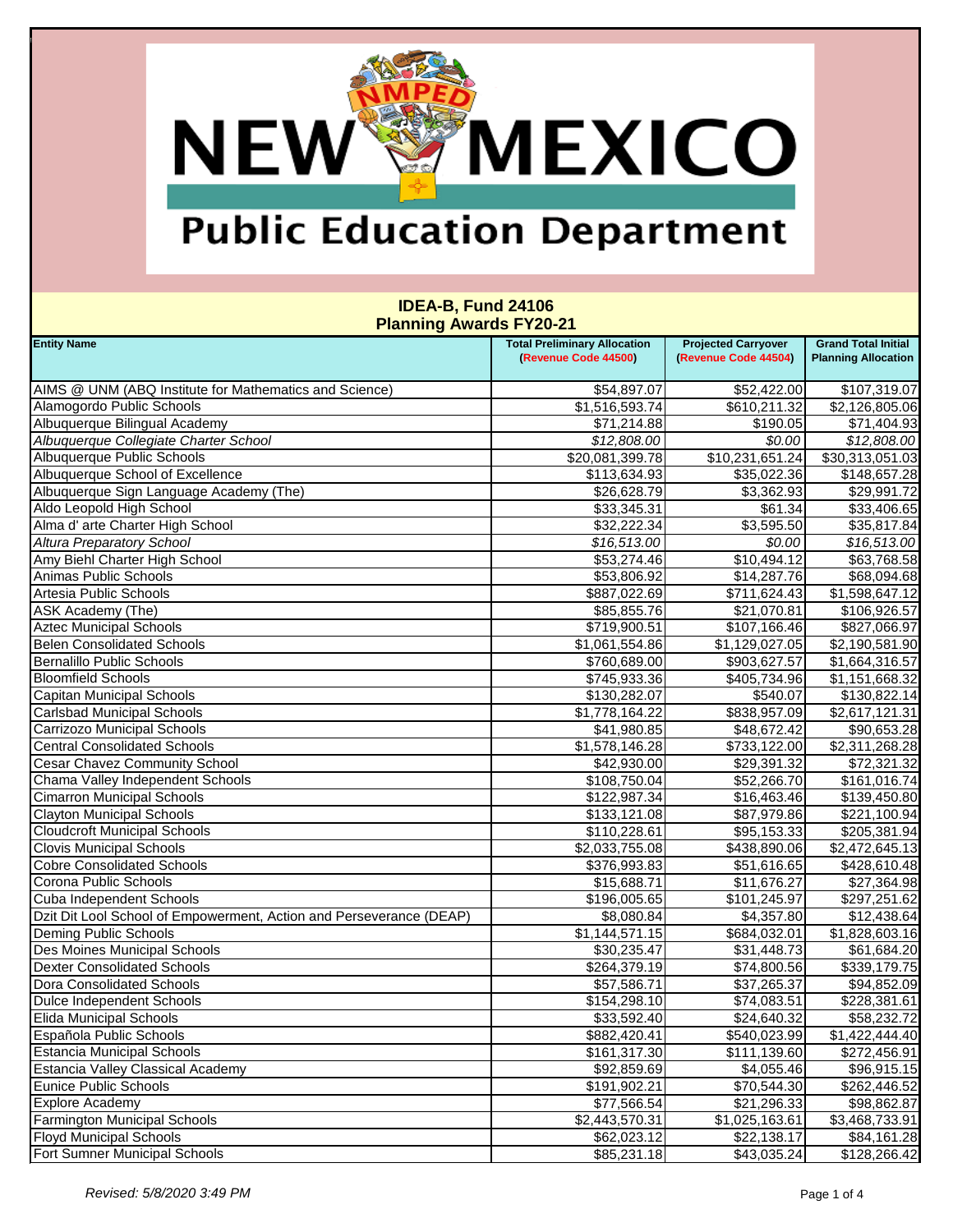### MEXICO **NEW®**

## **Public Education Department**

| <u>1911 – 1911 – 1921 – 1921 – 1922 – 1923 – 1924 – 1925 – 1926 – 1927 – 1928 – 1928 – 1928 – 1928 – 1928 – 1928 </u> |                                     |                            |                            |
|-----------------------------------------------------------------------------------------------------------------------|-------------------------------------|----------------------------|----------------------------|
| <b>Entity Name</b>                                                                                                    | <b>Total Preliminary Allocation</b> | <b>Projected Carryover</b> | <b>Grand Total Initial</b> |
|                                                                                                                       | (Revenue Code 44500)                | (Revenue Code 44504)       | <b>Planning Allocation</b> |
| Gadsden Independent Schools                                                                                           | \$3,276,995.24                      | \$596,799.00               | \$3,873,794.24             |
| <b>Gallup-McKinley County Schools</b>                                                                                 | \$2,894,967.72                      | \$2,475,167.47             | \$5,370,135.19             |
| <b>Grady Municipal Schools</b>                                                                                        | \$34,215.66                         | \$18,472.16                | \$52,687.81                |
| <b>Grants/Cibola County Schools</b>                                                                                   | \$840,383.11                        | \$76,981.14                | \$917,364.25               |
| Hagerman Municipal Schools                                                                                            | \$117,552.94                        | \$45,044.84                | \$162,597.78               |
| <b>Hatch Valley Public Schools</b>                                                                                    | \$308,216.52                        | \$61,968.47                | \$370,184.99               |
| <b>Hobbs Municipal Schools</b>                                                                                        | \$2,172,552.67                      | \$2,034,179.54             | \$4,206,732.21             |
| Hondo Valley Public Schools                                                                                           | \$41,545.93                         | \$43,378.58                | \$84,924.51                |
| <b>Horizon Academy West</b>                                                                                           | \$97,608.65                         | \$49,700.36                | \$147,309.01               |
| <b>House Municipal Schools</b>                                                                                        | \$18,585.50                         | \$716.37                   | \$19,301.87                |
| Hózhó Academy                                                                                                         | \$50,935.00                         | \$0.00                     | \$50,935.00                |
| J. Paul Taylor Academy                                                                                                | \$40,781.68                         | \$27,563.16                | \$68,344.84                |
| Jal Public Schools                                                                                                    | \$132,982.56                        | \$84,643.21                | \$217,625.77               |
| Jemez Mountain Public Schools                                                                                         | \$55,217.50                         | \$37,544.69                | \$92,762.19                |
| Jemez Valley Public Schools                                                                                           | \$102,294.30                        | \$105,336.60               | \$207,630.90               |
| Juvenile Justice Services - CYFD                                                                                      | \$101,235.79                        | \$161,955.75               | \$263,191.54               |
| La Academia Dolores Huerta                                                                                            | \$21,252.48                         | \$3,642.33                 | \$24,894.82                |
| La Tierra Montessori School of the Arts and Sciences                                                                  | \$14,552.28                         | \$9,409.19                 | \$23,961.47                |
| Lake Arthur Municipal Schools                                                                                         | \$33,534.48                         | \$288.44                   | \$33,822.92                |
| Las Cruces Public Schools                                                                                             | \$5,917,482.07                      | \$2,283,608.06             | \$8,201,090.13             |
| Las Montañas Charter School                                                                                           | \$46,146.93                         | \$27,047.97                | \$73,194.90                |
| Las Vegas City Public Schools                                                                                         | \$369,603.48                        | \$40,601.25                | \$410,204.73               |
| <b>Logan Municipal Schools</b>                                                                                        | \$72,613.37                         | \$25,157.92                | \$97,771.29                |
| Lordsburg Municipal Schools                                                                                           | \$187,562.66                        | \$192,532.39               | \$380,095.05               |
| Los Alamos Public Schools                                                                                             | \$840,719.79                        | \$211,961.86               | \$1,052,681.65             |
| Los Lunas Public Schools                                                                                              | \$1,951,471.36                      | \$1,061,943.48             | \$3,013,414.84             |
| <b>Loving Municipal Schools</b>                                                                                       | \$136,716.13                        | \$847.38                   | \$137,563.52               |
| Lovington Municipal Schools                                                                                           | \$800,745.04                        | \$257,264.28               | \$1,058,009.32             |
| Magdalena Municipal Schools                                                                                           | \$102,638.71                        | \$33,821.45                | \$136,460.16               |
| MASTERS Program (The)                                                                                                 | \$43,281.95                         | \$35,912.19                | \$79,194.14                |
| <b>Maxwell Municipal Schools</b>                                                                                      | \$37,651.60                         | \$10,723.75                | \$48,375.35                |
| <b>McCurdy Charter School</b>                                                                                         | \$98,727.35                         | \$21,570.90                | \$120,298.26               |
| Media Arts Collaborative Charter School (MACCS)                                                                       | \$37,893.42                         | \$508.66                   | \$38,402.08                |
| <b>Melrose Municipal Schools</b>                                                                                      | \$72,537.15                         | \$15,429.58                | \$87,966.74                |
| Mesa Vista Consolidated Schools                                                                                       | \$83,451.08                         | \$17,445.87                | \$100,896.95               |
| Middle College High                                                                                                   | \$19,670.39                         | \$0.00                     | \$19,670.39                |
| Mission Achievement and Success (MAS) Charter School                                                                  | \$224,281.49                        | \$72,222.16                | \$296,503.64               |
| Monte del Sol Charter School                                                                                          | \$78,983.31                         | \$32,948.47                | \$111,931.78               |
| Montessori Elementary School (The) (TMES)                                                                             | \$67,132.60                         | \$62,288.10                | \$129,420.70               |
| Mora Independent Schools                                                                                              | \$104,406.11                        | \$69,677.82                | \$174,083.92               |
| Moriarty-Edgewood School District                                                                                     | \$771,317.61                        | \$199,966.05               | \$971,283.66               |
| <b>Mosquero Municipal Schools</b>                                                                                     | \$20,596.87                         | \$1,015.62                 | \$21,612.50                |
| Mountainair Public Schools                                                                                            | \$75,173.03                         | \$18,295.52                | \$93,468.55                |
| New America School of Las Cruces                                                                                      | \$27,911.00                         | \$10,659.64                | \$38,570.64                |
| New Mexico Connections Academy                                                                                        | \$200,434.51                        | \$23,707.72                | \$224,142.23               |
| New Mexico School for the Arts                                                                                        | \$36,742.53                         | \$8,743.17                 | \$45,485.70                |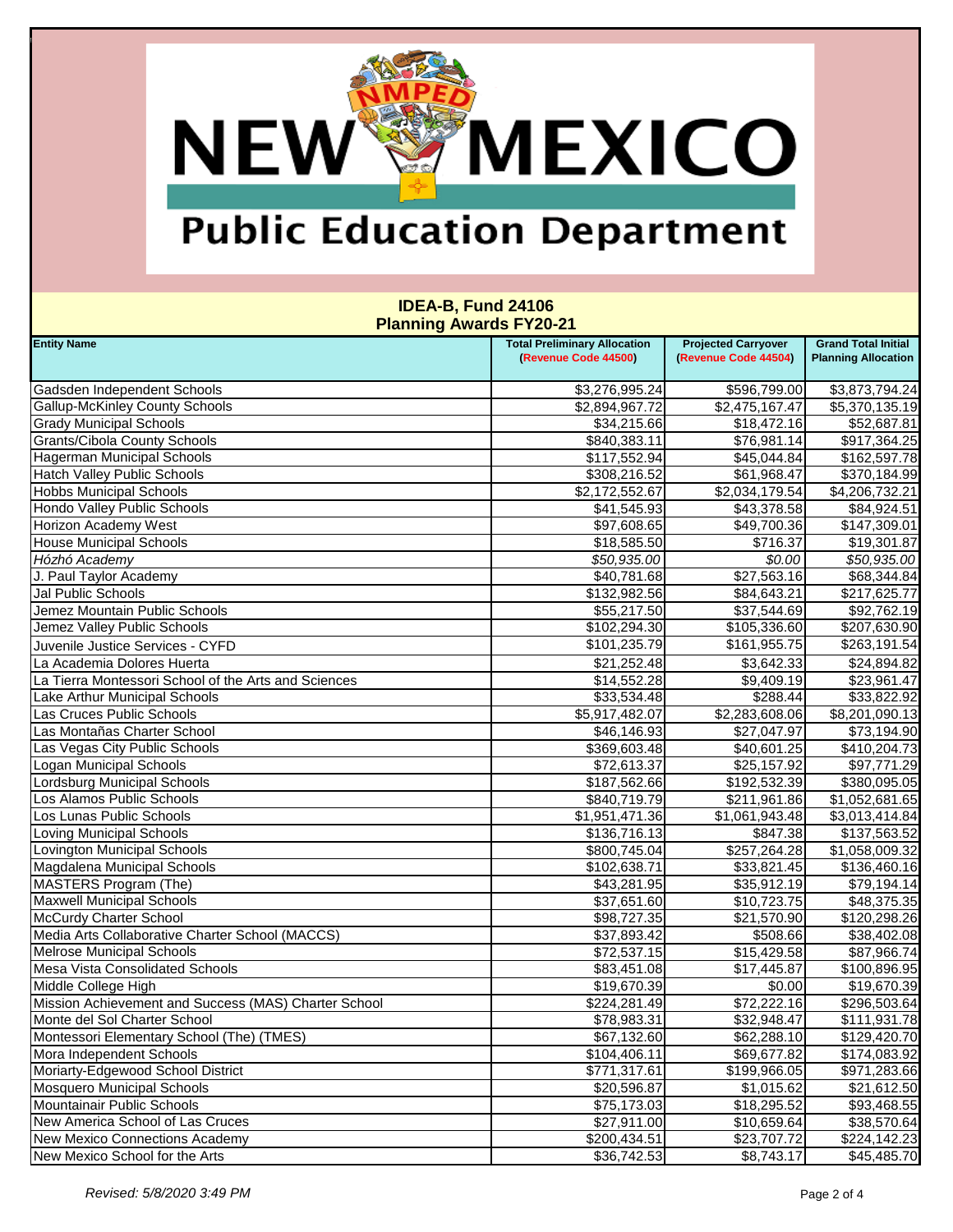# **NEW MEXICO**

## **Public Education Department**

| 101111111971100100112011                                       |                                                             |                                                    |                                                          |
|----------------------------------------------------------------|-------------------------------------------------------------|----------------------------------------------------|----------------------------------------------------------|
| <b>Entity Name</b>                                             | <b>Total Preliminary Allocation</b><br>(Revenue Code 44500) | <b>Projected Carryover</b><br>(Revenue Code 44504) | <b>Grand Total Initial</b><br><b>Planning Allocation</b> |
|                                                                |                                                             |                                                    |                                                          |
| <b>NM Department of Corrections</b>                            | \$17,734.22                                                 | \$17,221.32                                        | \$34,955.54                                              |
| NM School for the Blind and Visually Impaired                  | \$30,655.95                                                 | \$7,171.54                                         | \$37,827.49                                              |
| NM School for the Deaf                                         | \$66,427.32                                                 | \$54,476.37                                        | \$120,903.69                                             |
| North Valley Academy                                           | \$88,050.98                                                 | \$217.23                                           | \$88,268.20                                              |
| Pecos Independent School District                              | \$169,412.35                                                | \$105,641.96                                       | \$275,054.31                                             |
| Peñasco Independent Schools                                    | \$104,522.47                                                | \$17,774.09                                        | \$122,296.56                                             |
| Pojoaque Valley Public Schools                                 | \$402,008.76                                                | \$119,314.77                                       | \$521,323.53                                             |
| <b>Portales Municipal Schools</b>                              | \$666,783.80                                                | \$277,128.11                                       | \$943,911.91                                             |
| Quemado Independent Schools                                    | \$41,944.25                                                 | \$40,293.65                                        | \$82,237.90                                              |
| Questa Independent Schools                                     | \$80,358.09                                                 | \$43,210.06                                        | \$123,568.15                                             |
| Raices del Saber Xinachtli Community School                    | \$5,684.62                                                  | \$0.00                                             | \$5,684.62                                               |
| <b>Raton Public Schools</b>                                    | \$271,990.99                                                | \$40,208.00                                        | \$312,198.98                                             |
| Red River Valley Charter School                                | \$20,590.59                                                 | \$39.67                                            | \$20,630.26                                              |
| <b>Reserve Independent Schools</b>                             | \$42,347.58                                                 | \$4,251.97                                         | \$46,599.55                                              |
| Rio Rancho Public Schools                                      | \$3,212,587.71                                              | \$416,297.09                                       | \$3,628,884.80                                           |
| Roots and Wings Community School                               | \$12,047.01                                                 | \$1,196.75                                         | \$13,243.76                                              |
| <b>Roswell Independent Schools</b>                             | \$2,573,596.34                                              | \$1,092,671.81                                     | \$3,666,268.15                                           |
| <b>Roy Municipal Schools</b>                                   | \$22,121.52                                                 | \$8,049.75                                         | \$30,171.27                                              |
| <b>Ruidoso Municipal Schools</b>                               | \$520,531.38                                                | \$36,271.32                                        | \$556,802.70                                             |
| San Jon Municipal Schools                                      | \$32,269.26                                                 | \$16,199.95                                        | \$48,469.20                                              |
| Sandoval Academy of Bilingual Education (SABE)                 | \$28,137.73                                                 | \$2,917.01                                         | \$31,054.74                                              |
| Santa Fe Public Schools                                        | \$2,711,509.16                                              | \$603,741.88                                       | \$3,315,251.04                                           |
| Santa Rosa Consolidated Schools                                | \$189,825.08                                                | \$96,310.37                                        | \$286,135.45                                             |
| School of Dreams Academy (SODA)                                | \$78,712.88                                                 | \$25,855.01                                        | \$104,567.88                                             |
| Sequoyah Adolescent Treatment Center                           | \$20,183.70                                                 | \$3,099.84                                         | \$23,283.54                                              |
| <b>Silver Consolidated School District</b>                     | \$722,438.18                                                | \$168,729.17                                       | \$891,167.34                                             |
| Six Directions Indigenous Charter School                       | \$13,626.48                                                 | \$12,062.70                                        | \$25,689.18                                              |
| Socorro Consolidated Schools                                   | \$430,387.07                                                | \$324,030.56                                       | \$754,417.63                                             |
| Solare Collegiate Charter School                               | \$36,771.43                                                 | \$0.00                                             | \$36,771.43                                              |
| South Valley Preparatory School                                | \$31,459.86                                                 | \$3,146.89                                         | \$34,606.75                                              |
| Southwest Preparatory Learning Center                          | \$31,352.16                                                 | \$32,772.22                                        | \$64,124.38                                              |
| Southwest Secondary Learning Center                            | \$28,502.39                                                 | \$42,249.39                                        | \$70,751.78                                              |
| Southwest Aeronautics, Mathematics, and Science Academy (SAMS) | \$42,471.68                                                 | \$46,333.26                                        | \$88,804.94                                              |
| <b>Springer Municipal Schools</b>                              | \$51,692.74                                                 | \$31,635.67                                        | \$83,328.40                                              |
| <b>Taos Municipal Schools</b>                                  | \$695,871.01                                                | \$358,914.89                                       | \$1,054,785.90                                           |
| Taos Academy Charter School                                    | \$41,486.27                                                 | \$10,039.62                                        | \$51,525.89                                              |
| Taos Integrated School of the Arts                             | \$29,541.01                                                 | \$14,209.08                                        | \$43,750.09                                              |
| <b>Taos International Charter School</b>                       | \$29,732.91                                                 | \$45.67                                            | \$29,778.58                                              |
| <b>Tatum Municipal Schools</b>                                 | \$89,099.66                                                 | \$64,725.34                                        | \$153,825.00                                             |
| <b>Texico Municipal Schools</b>                                | \$134,437.92                                                | \$25,191.51                                        | \$159,629.43                                             |
| <b>GREAT Academy (The)</b>                                     | \$24,162.67                                                 | \$11,894.71                                        | \$36,057.38                                              |
| Tierra Adentro: The NM School of Academics, Art and Artesania  | \$51,594.43                                                 | \$1,619.12                                         | \$53,213.55                                              |
| Tierra Encantada Charter School                                | \$68,573.01                                                 | \$5,870.75                                         | \$74,443.75                                              |
| Truth or Consequences Municipal Schools                        | \$376,946.43                                                | \$216,713.53                                       | \$593,659.96                                             |
| <b>Tucumcari Public Schools</b>                                | \$294,087.29                                                | \$112,448.40                                       | \$406,535.69                                             |
| <b>Tularosa Municipal Schools</b>                              | \$268,180.69                                                | \$189,292.17                                       | \$457,472.85                                             |